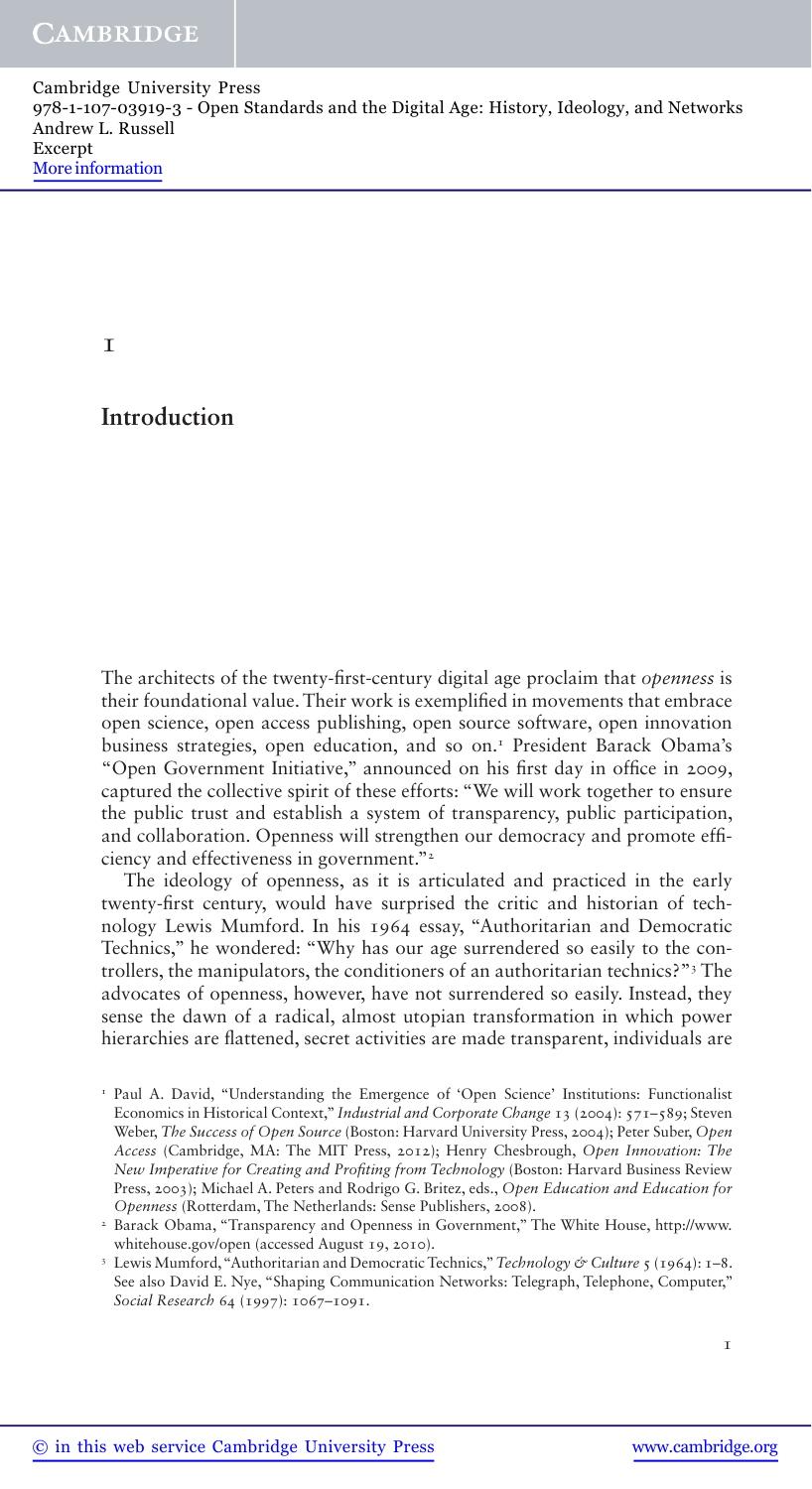empowered, and knowledge itself is democratized. They welcome innovation, thrive on diversity and change, insist on the sanctity of autonomy and freedom, and have an unqualified disdain for authority, restrictions, and gatekeepers.

The technological foundations that sustain this vision are digital: the Internet, the Web, and cellular telephone networks. These technologies together create a communication infrastructure that has the potential to evade the ability of established authorities to control, censor, or ignore. For individuals, "open" is shorthand for transparent, welcoming, participatory, and entrepreneurial; for society at large, "open" signifies a vast increase in the flow of goods and information through a global, market-oriented system of exchange. In the most general sense, it conveys independence from the threats of arbitrary power and centralized control. It is a discourse that speakers of the English language have found easy to adopt, given the common use of expressions such as "openminded," "open to the public," and "open for business." "Openness" thus describes a marriage of technology and ideology and a fusion of technology, democracy, and entrepreneurial capitalism.

Although readers may believe that openness is inextricably linked to digital technologies born in the late twentieth and early twenty-first centuries, the purpose of this book is to explain the historical forces – creations and legacies of a pre-digital age – that forged our twenty-first-century open world. Some of these historical forces already have been the subject of a large number of academic and popular studies. Whether they describe the "rise of the network society," the advent of the "flat world," or the dawn of the "information age," many of these studies tend to celebrate American-style high-tech globalization. But the praise is not universal: critics rightly note that the world is not flat, that power asymmetries persist between various nodes in the network society, and that traditional bureaucracies such as national governments and industrial corporations have in many ways gained in strength and not withered away. 4

Rather than join the chorus as a critic or champion of globalization in the twenty-first century, I pursue a historical objective in *Open Standards and the* 

<sup>4</sup> Manuel Castells, *The Rise of the Network Society* (Cambridge, MA: Blackwell Publishers, 1996 ) ; Thomas L. Friedman , *The World Is Flat: A Brief History of the Twenty-First Century* (New York: Farrar, Straus and Giroux, 2005); Louis Galambos, "Recasting the Organizational Synthesis: Structure and Process in the Twentieth and Twenty-First Centuries ," *Business History Review* 79( 2005 ): 1 –37 ; Louis Galambos , *The Creative Society – And the Price Americans Paid for It* (New York: Cambridge University Press, 2012); Alfred E. Eckes and Thomas W. Zeiler, *Globalization and the American Century* (New York: Cambridge University Press, 2003); John Gray, False Dawn: The Delusions of Global Capitalism (New York: The New Press, 2000); Phillipe Legrain, *Open World: The Truth About Globalization* (Chicago: Ivan R. Dee, 2004); Jack Goldsmith and Tim Wu, *Who Controls the Internet? Illusions of a Borderless World* (New York: Oxford University Press, 2006); Evgeny Morozov, *The Net Delusion: The Dark Side of Internet Freedom* (New York: Public Affairs, 2011); Stanley Fish, "Anonymity and the Dark Side of the Internet," January 3, 2011, http://opinionator.blogs.nytimes.com/2011/01/03/anonymityand-the-dark-side-of-the-internet (accessed January 17, 2012); Nathan Ensmenger, "The Digital Construction of Technology," *Technology & Culture* 53 (2012): 753-776.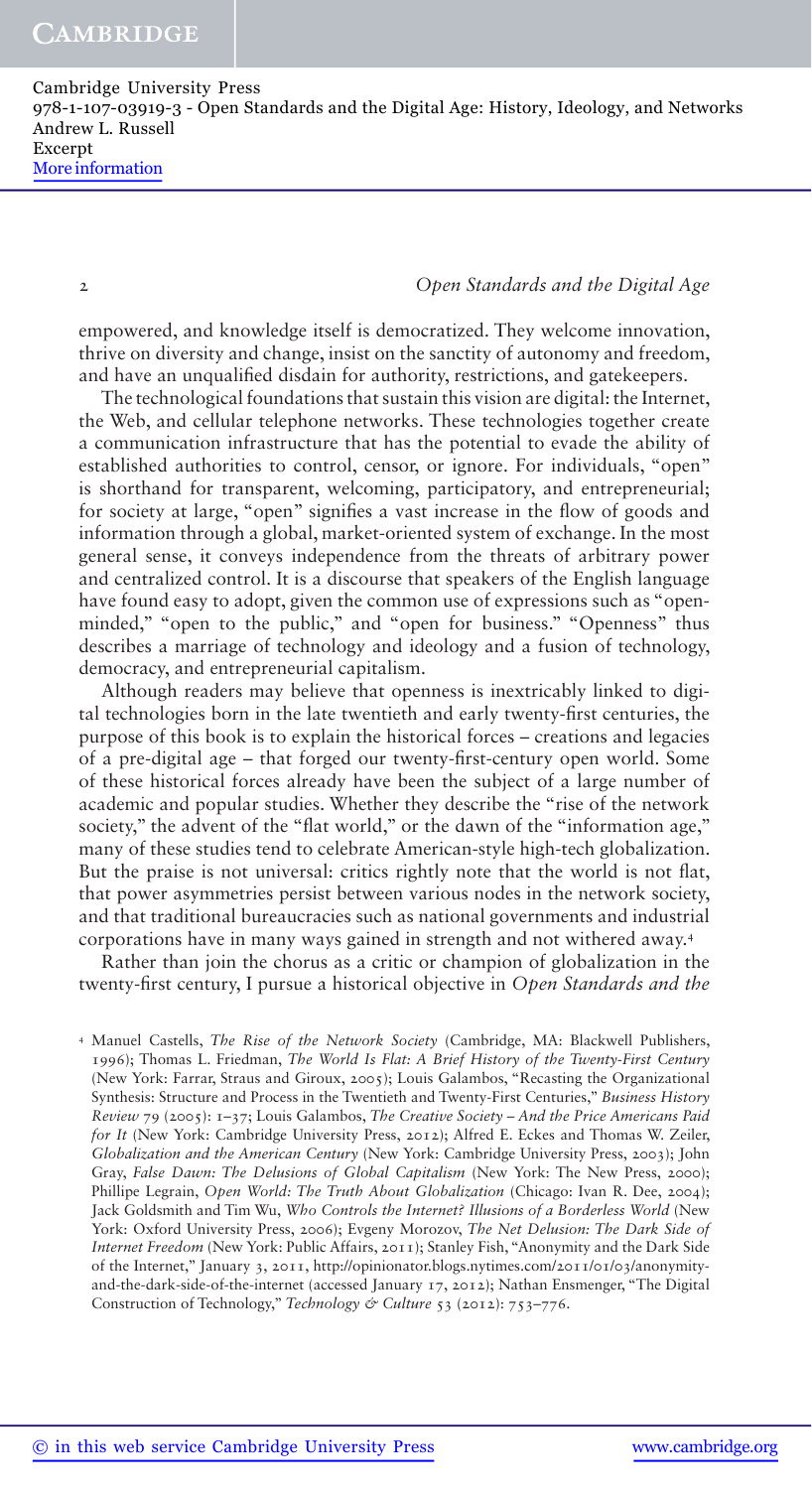*Digital Age*: to explain how this state of affairs came into being. There already exists a conventional view, a theory of causation that permeates the literature: new technologies drive social change. A typical expression of this view may be found in Andrew Shapiro's 1999 book, *The Control Revolution*, whose argument was aptly summarized by its subtitle: "How the Internet Is Putting Individuals in Charge and Changing the World We Know." Another example may be found in the distinctive prose of journalist Thomas Friedman, who referred to new information technologies such as personal computing, Internet telephony, and wireless devices as "steroids" that are "amplifying and turbocharging all the other flatteners."<sup>5</sup>

The consequences of all of this turbocharged flattening, of course, depend on one's point of view: when Google complained in 2010 that the Chinese government was censoring search results from google.cn, the Chinese newspaper *Global Times* defended China's right to protect itself from American "information imperialism." Google's high-minded defense of the freedom of expression was, the *Global Times* declared, a ruse – a "disguised attempt to impose its values on other cultures in the name of democracy."<sup>6</sup> The inherent contradictions and tensions bundled within terms such as "openness" and "transparency" have been further exposed by activists such as Chelsea Manning, Aaron Swartz, and Edward Snowden who put powerful institutions in uncomfortable positions by publicizing data that were intended to be secret. In other words, openness (and its ally, transparency) is easy to promote in rhetoric but more complicated to adhere to in practice.

One comes away from the popular accounts of high-tech globalization with an oversimplified, linear, and somewhat deterministic view of the relationship between technology and society: for better and for worse, the Internet and digital technologies have thrust an unprecedented era of openness on us. A more sophisticated and nuanced interpretation has, somehow, failed to find its way into the mainstream, even though the foundations for such an interpretation have been laid over the past fifty years by communities of historians, sociologists, and political scientists who study science and technology. Recent scholars, many of them contributing or responding to the theoretical framework of the "social construction of technology," emphasize the ways that technological artifacts, networks, and systems can embody and advance the cultural and political values of their makers. This literature, taken as a whole, has sharpened our understanding of the ways that technologies and societies are mutually constitutive – or, as historian Thomas Hughes summarized, how technological systems are "both socially constructed and society shaping."7

5 Friedman, *The World Is Flat* , 187. 6 *Global Times*, "The Real Stake in the 'Free Flow of Information,'" January 22, 2010, http://opinion.globaltimes.cn/editorial/2010–01/500324.html (accessed January 17, 2012).<br>7 Thomas P. Hughes, "The Evolution of Large Technological Systems," in Wiebe E. Bijker,

Thomas P. Hughes, and Trevor Pinch, eds., *The Social Construction of Technological Systems*: *New Directions in the Sociology and History of Technology* (Cambridge, MA: The MIT Press,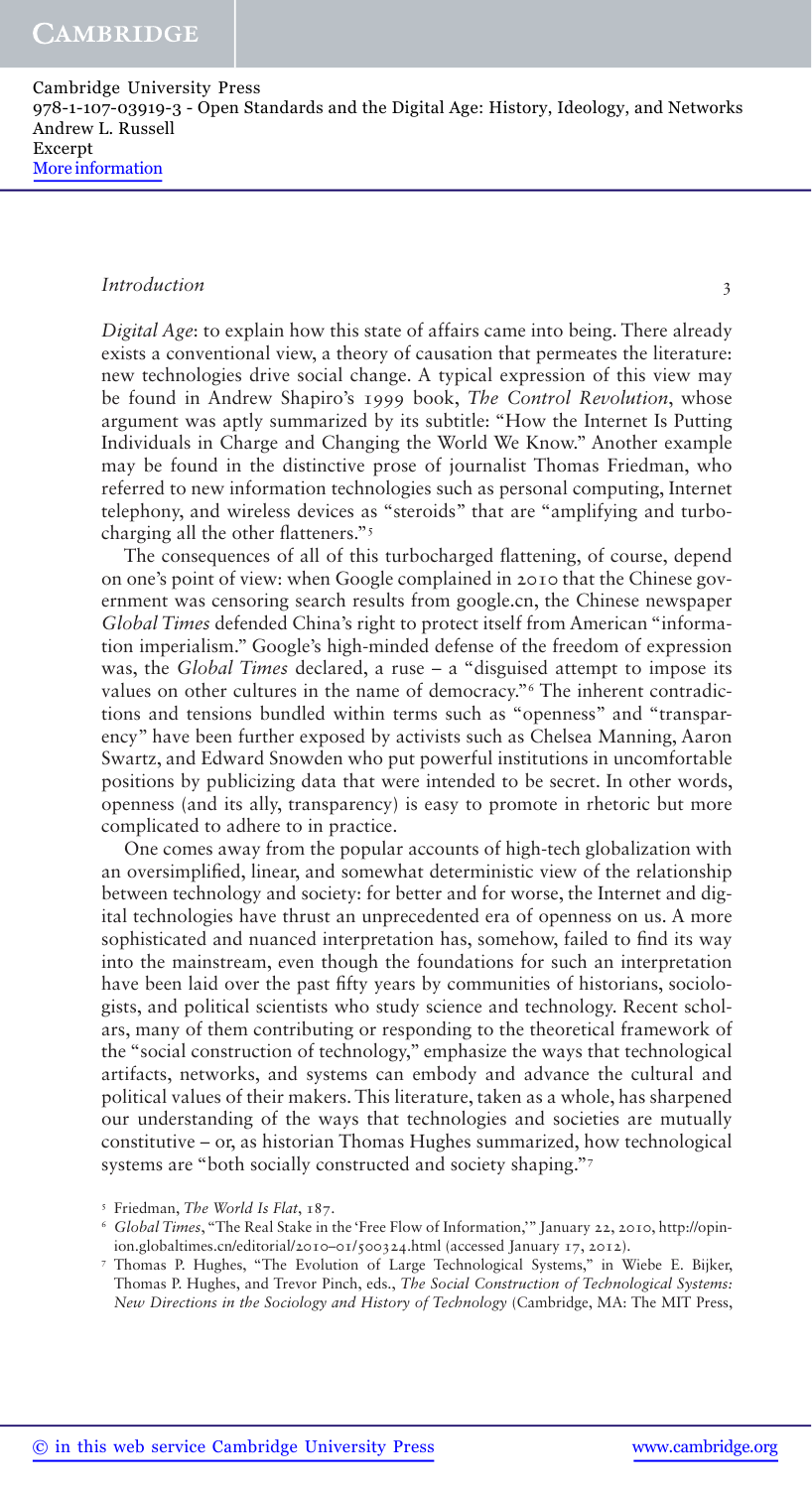To comprehend the culture and technology of the twenty-first-century open world, we need to reject monocausal technological determinism, build on the work of social constructivists, and look closely at the "system builders" as well as at the social and institutional forces that shaped and constrained their actions. We should gain a better understanding of technology, but at the same time we must also come to terms with the organizational, economic, political, and cultural forces that do not exist independently of technology. Hence the central questions of this book: Who designed the digital foundations of open systems? How did they act upon their commitments to transparency, decentralization, and innovation? How are open systems different from previous systems and previous regimes of control, and how are they similar?

Two conceptual tools are useful to build historical explanations for these questions. The first, *ideology*, refers to a comprehensive set of ideas about the past, present, and future orderings of politics and society. I am aware that Marxist scholars and literary theorists (such as Raymond Williams) tend to use the term pejoratively to refer to illusions, false consciousness, and class conflict, but I do not use the term in that way. Instead, I follow historians such as Bernard Bailyn and John Kasson who use the term in a more neutral and descriptive sense to refer simply to worldviews or systems of meaning making. A definition in the *Oxford English Dictionary* also is helpful:

4. A systematic scheme of ideas, usu. relating to politics or society, or to the conduct of a class or group, and regarded as justifying actions, esp. one that is held implicitly or adopted as a whole and maintained regardless of the course of events.<sup>8</sup>

In the chapters that follow we will see many examples in which engineers, managers, and regulators made their ideological beliefs explicit in speeches, published articles, and private meetings. We will also see many other cases in which ideological beliefs were, as the *OED*'s definition suggests, held

<sup>1989), 51;</sup> Langdon Winner, "Do Artifacts Have Politics?" *Daedelus* 109 (1980): 121-136; W. Bernard Carlson , "The Telephone as Political Instrument: Gardiner Hubbard and the Political Construction of the Telephone, 1875–1880," in Michael Thad Allen and Gabrielle Hecht, eds., *Technologies of Power: Essays in Honor of Thomas Parke Hughes and Agatha Chipley Hughes* ( Cambridge, MA : The MIT Press , 2001 ) ; Lawrence Lessig , *Code and Other Laws of Cyberspace* ( New York : Basic Books , 1999 ) ; Janet Abbate , *Inventing the Internet* ( Cambridge, MA : The MIT

Press, 1999).<br><sup>8</sup> Raymond Williams, *Keywords: A Vocabulary of Culture and Society* (New York: Oxford University Press, 2003), 153-157; Clifford Geertz, "Ideology as a Cultural System," in *The Interpretation of Cultures* (New York: Basic Books, 1973); Hayden White, "Method and Ideology in Intellectual History: The Case of Henry Adams," in Dominick LaCapra and Steven L. Kaplan, eds., *Modern European Intellectual History: Reappraisals and New Perspectives* (Ithaca, NY: Cornell University Press, 1982); *Oxford English Dictionary*, 3rd ed., s.v. "Ideology, n." http:// dictionary.oed.com(accessed January 17, 2012); Bernard Bailyn , *The Ideological Origins of the American Revolution* ( Cambridge, MA : The Belknap Press , 1992 ), viii ; John F. Kasson , *Civilizing the Machine: Technology and Republican Values in America, 1776–1900* (New York: Hill and Wang, 1999); Frank Ninkovich, "Ideology, the Open Door, and Foreign Policy," *Diplomatic History* 6 (1982): 185-208.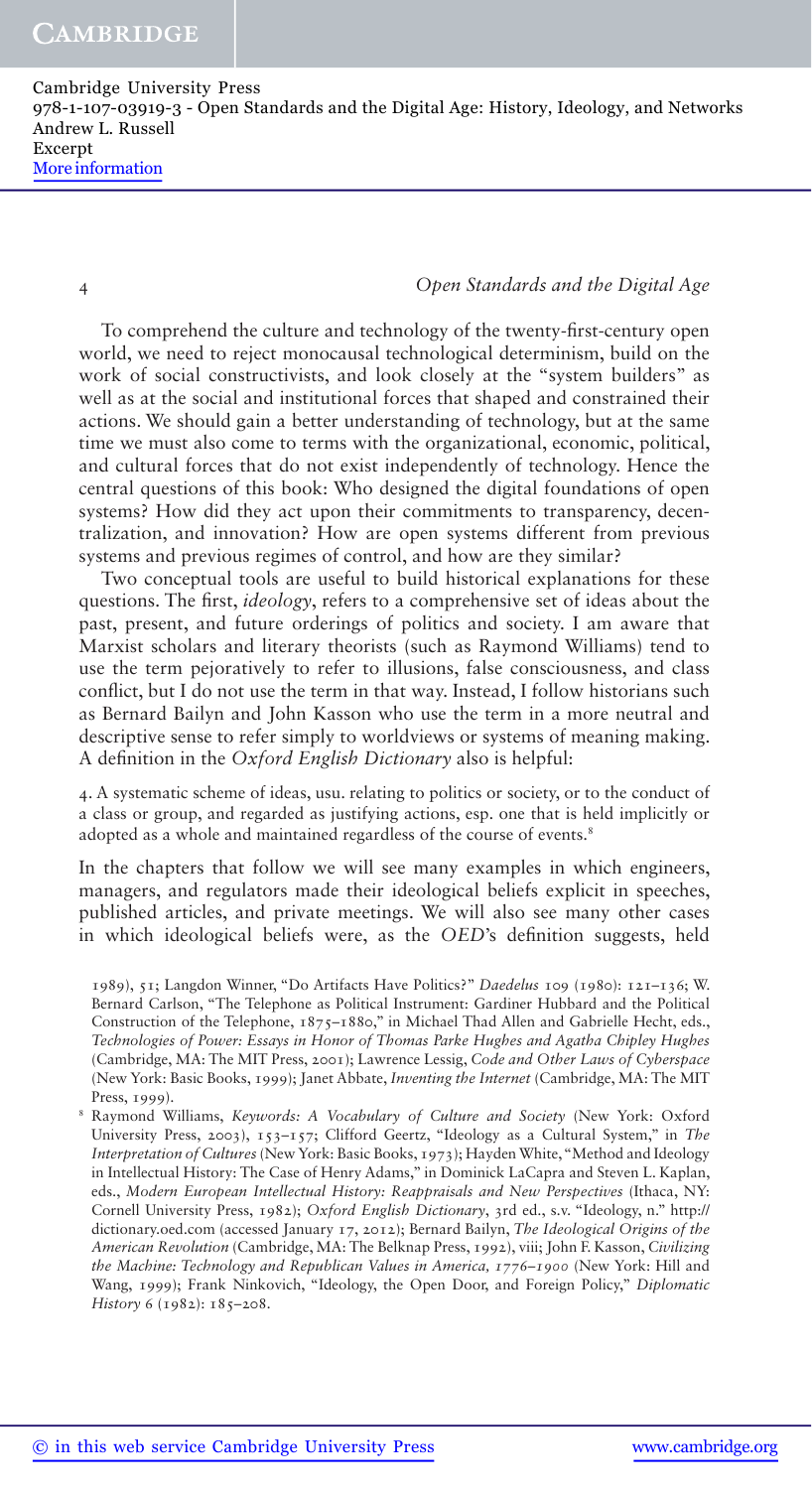$$ In all cases, the technologies discussed in this book were the subject of ideological beliefs and claims about the proper control of information and communication networks. 9

The second conceptual tool, *critique*, names the process through which ideological beliefs may be put into practice. My starting point here is Michel Foucault's insight that "critique only exists in relation to something other than itself" – that is, it is always a response to external conditions. Critique, Foucault continued, is "the art of not being governed quite so much ... not to be governed thusly, like that, in this way."<sup>10</sup> Critique is therefore a strategic response that "must be an instrument for those who fight, resist, and no longer want what is. It must be used in processes of conflict, confrontation, and resistance attempts.... It is a challenge to the status quo." $11$ 

The philosopher Gerald Raunig, picking up on Foucault's notion of critique as a response to existing conditions, suggested that it might also be the foundation of a more productive act: "At the same time," he argued in 2008, "critique also means re-composition [and] invention." 12 In this view, critique is much more than a process of criticizing, belittling, or tearing down; it is also a process of creating, promoting, and building anew. Accordingly, the concept of critique in cultural theory can come to share common ground with Joseph Schumpeter's notion of "creative destruction" in economic theory: both concepts emphasize that creativity and innovation do not occur in a vacuum, but rather respond in an active and at times aggressive way to that which already exists.<sup>13</sup>

Throughout this book, I extend this line of inquiry to study acts of critique (and, in many cases, creative destruction) that were advanced by telephone and computer engineers. In some cases, these engineers offered *explicit* critiques – clear remarks on existing political, market, and technical issues – in private meetings, conference presentations, and written publications. In other cases, their critiques and challenge to the status quo were *implicit* in their creation of new artifacts, new software, and new institutions – collective acts of recomposition and invention that were not always accompanied by explicit

<sup>9</sup> For an insightful discussion of various meanings of "control," see Gustav Sjoblom , " Control in the History of Computing: Making an Ambiguous Concept Useful ," *IEEE Annals of the History of Computing* 33 (2011): 88-90.<br><sup>10</sup> Michel Foucault, "What Is Critique?" in David Ingram, ed., *The Political* (Malden, MA:

Blackwell, 1978), 192–193, 208.<br><sup>11</sup> Michel Foucault quoted in Gerald Raunig, "What Is Critique? Suspension and Recomposition

in Textual and Social Machines," *Transversal* (2008), http://eipcp.net/transversal/0808/raunig/ en (accessed January 17, 2012). See also Terry Eagleton, *The Function of Criticism* (New York: Verso, 2006).<br><sup>12</sup> Raunig, "What Is Critique?"<br><sup>13</sup> Joseph A. Schumpeter, *Capitalism, Socialism, and Democracy* (New York: Harper & Row, 1976

 $[1942]$ .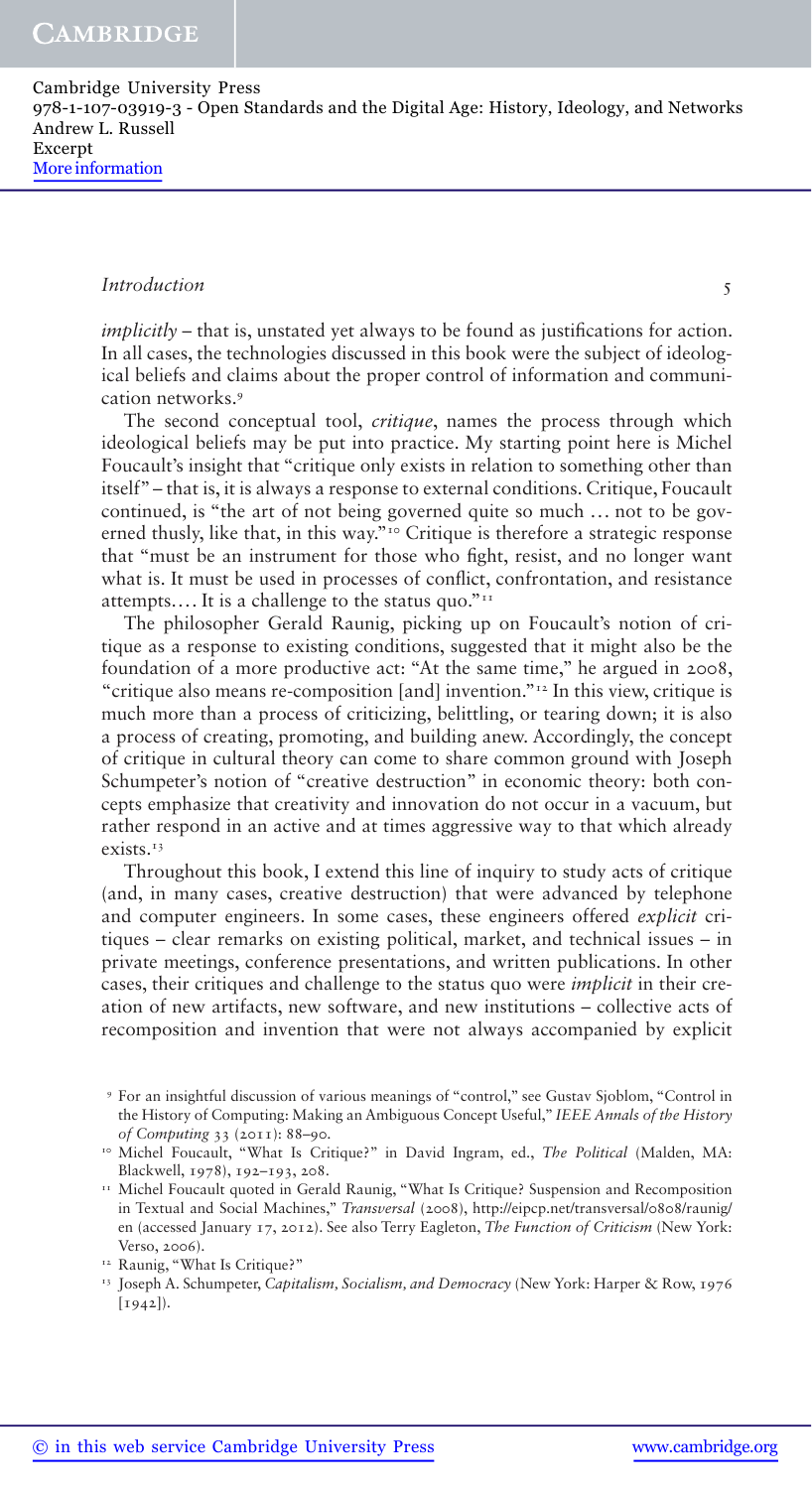claims of superiority. When we interpret engineering practice as acts of implicit and explicit critique, we will be in a better position to understand how new standards and new networks emerge as components of broader visions that respond to the past and present and that seek to redistribute power and control in the future. The "open systems" created in the late twentieth century, and the "open standards" described by the title of this book, thus constitute critiques and rejections of ideologies of centralized control. 14

## **Making Open Systems**

By the time engineers started referring to their computer and information networks as open systems in the late twentieth century, the concept of openness had become loaded with particular political, economic, technical, and cultural meanings. How did the term accumulate such symbolic weight? What did the language of openness mean to the people who deployed it, and what did it critique?

To answer these questions in the American context we need to begin by recalling the American colonies in the late eighteenth century, when American colonists split from Britain and created a new political system and a new information system at the same historical moment. The new political system rejected the British monarchy in favor of an American republic; the new information system rejected the British notion that kept knowledge, and therefore power, in the hands of the Crown and its allies. Both changes shared a basic ideological orientation: new liberal and local practices replaced the old restrictive and remote traditions.

At first, the information system in the American colonies – that is, the institutions, rules, and physical means of disseminating information – replicated European precedents set by absolutist rulers in England and France and the authorities in the Vatican who controlled the production and dissemination of printed materials through regimes of licensing, stamp taxes, state-backed guilds, and monopoly control of postal networks. In the American colonies, change came to this restrictive ancien régime as part of a broader colonial reaction against British rule. The major turning point came with the Stamp Act, passed by Parliament in February 1765 and scheduled to take effect at the beginning of November of the same year. For a majority of colonists, the amount of the tax did not threaten economic hardship; nevertheless, many reacted furiously to the notion that Parliament could tax them without their consent. 15 They summarized their principles in a slogan that every American schoolchild memorizes: No taxation without representation.<sup>16</sup>

<sup>14</sup> Raunig, "What is Critique?" See also Helen Nissenbaum, "How Computer Systems Embody Values," Computer (March 2001):  $118-120$ .

<sup>&</sup>lt;sup>15</sup> Edmund S. Morgan, ed., *Prologue to Revolution: Sources and Documents on the Stamp Act Crisis, 1764–1766* (Chapel Hill: University of North Carolina Press, 1959), 45–49.<br><sup>16</sup> Robert Darnton, "An Early Information Society: News and Media in Eighteenth-Century Paris,"

*American Historical Review* 105 (2000): 1-35; Starr, *Creation of the Media*, 28-39; Brown,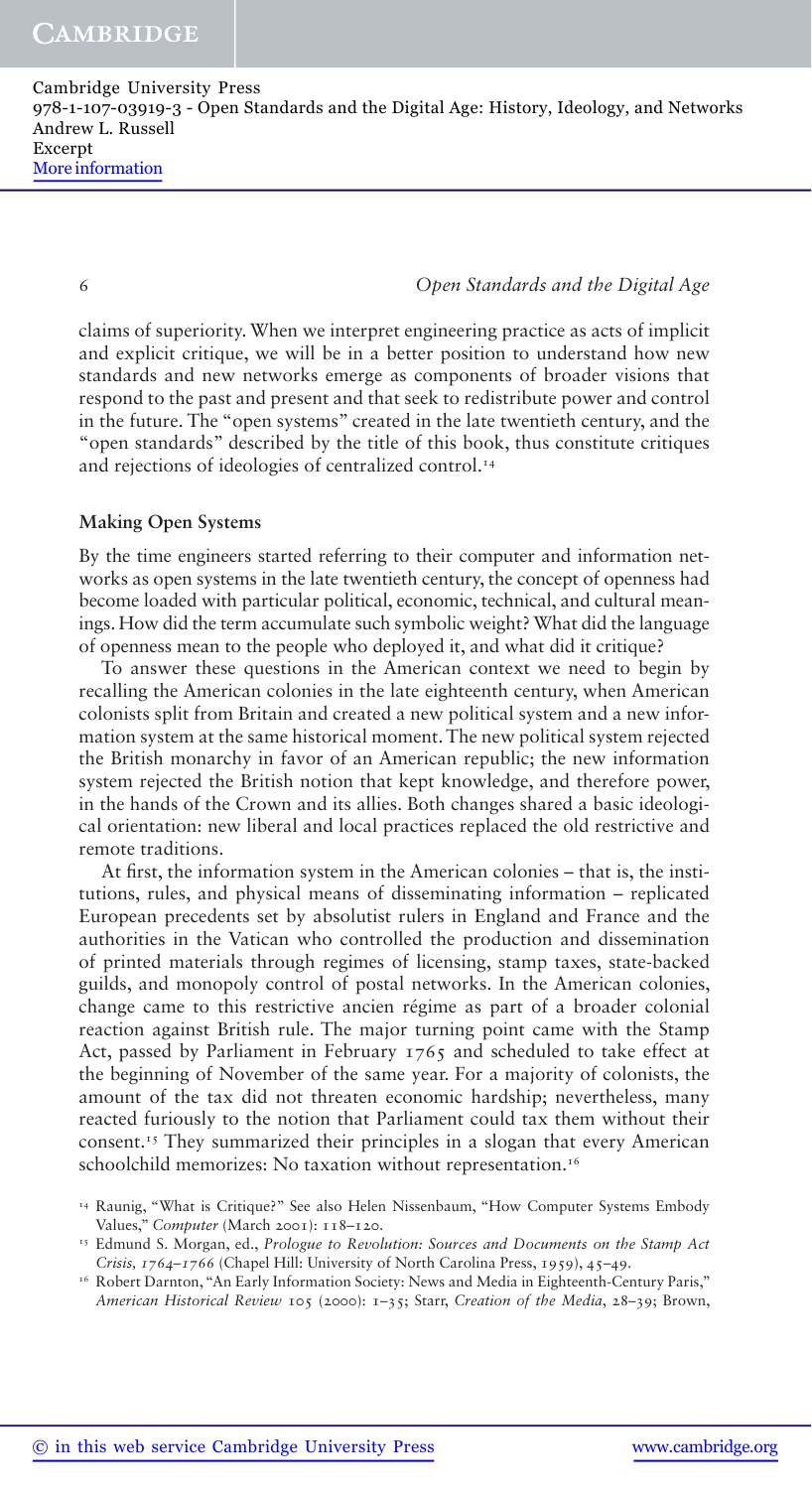Some opposition to the Stamp Act cited a natural bond between unfettered communication and political liberty, such as a famous series of 1765 newspaper articles written by John Adams. 17 Adams warned his readers of the political dangers of the Stamp Act ("a design is formed to strip us in great measure of the means of knowledge," he wrote), but he also warned of the Act's *material* dangers.In keeping with British traditions but running against American expectations, the Act required a wide range of colonial documents – including commercial and legal forms such as ship inventories, court records, contracts, and wills; public documents such as newspapers and pamphlets; and recreational goods such as almanacs, calendars, and playing cards – to be printed on paper that was manufactured with a stamp impressed in it. Such stamped paper could be purchased only from designated agents who, in turn, received it from printers in London. Understood in material terms, the Act was an attempt to favor state-sponsored monopolies, establish a new supply-and-distribution hierarchy, and mandate new standard stationary upon a resistant network of lawyers, printers, merchants, citizens, consumers, and users. 18

The Stamp Act, "as if designed to inflame the most articulate" (in Paul Starr's apt summary), ultimately inspired colonists such as Patrick Henry and Samuel Adams to create the first intercolonial networks of resistance, including the Sons of Liberty and Committees of Correspondence, against British authority. 19 After American independence was declared and defended, literate Americans shared the expectation that neither government officials nor religious leaders or social elites had the power or the right to dictate what could or could not be purchased and read. 20 To be a good citizen, an American needed to be literate and knowledgeable. "Print had come to be seen as indispensable to political life" as early as  $1765$ , observed the literary historian Michael Warner, "and could appear to men such as [John] Adams to be the primary

*Knowledge is Power*, 41 ("restrictive character of European information systems"); and Stephen Botein, "'Meer Mechanics' and an Open Press: the Business and Political Strategies of Colonial American Printers," *Perspectives in American History* 9 (1975): 127–225.<br><sup>17</sup> Bernard Bailyn, *The Ideological Origins of the American Revolution* (Harvard University Press,

- 1967 ) ; Edmund S. Morganand Helen Morgan , *The Stamp Act Crisis: Prologue to Revolution* (Chapel Hill: University of North Carolina Press, 1995/1953); Starr, *Creation of the Media*, 65–67; John Adams , "A Dissertation on the Canon and Feudal Law," Charles F. Adams , ed., *The Works of John Adams, III* (Boston: Little and Brown, 1851), 447-464.<br><sup>18</sup> For a survey of surviving "America" stamps, see Adolph Koeppel, *The Stamps that Caused the*
- *American Revolution: The Stamps of the 1765 Stamp Act for America* ( Manhasset, NY : Town of North Hempstead American Revolution Bicentennial Commission, 1976).<br><sup>19</sup> Starr, Creation of the Media, 65.<br><sup>20</sup> Of course, not all Americans shared the same literary tastes, nor did they have equal access to
- 
- books, newspapers, and pamphlets. The information marketplace certainly was more dynamic in the northeast, but slaves, along with the rural and urban poor in the north and especially in the south, did not share in the information abundance of the early republican era. Brown, *Knowledge is Power* , 197–244 and 268–296.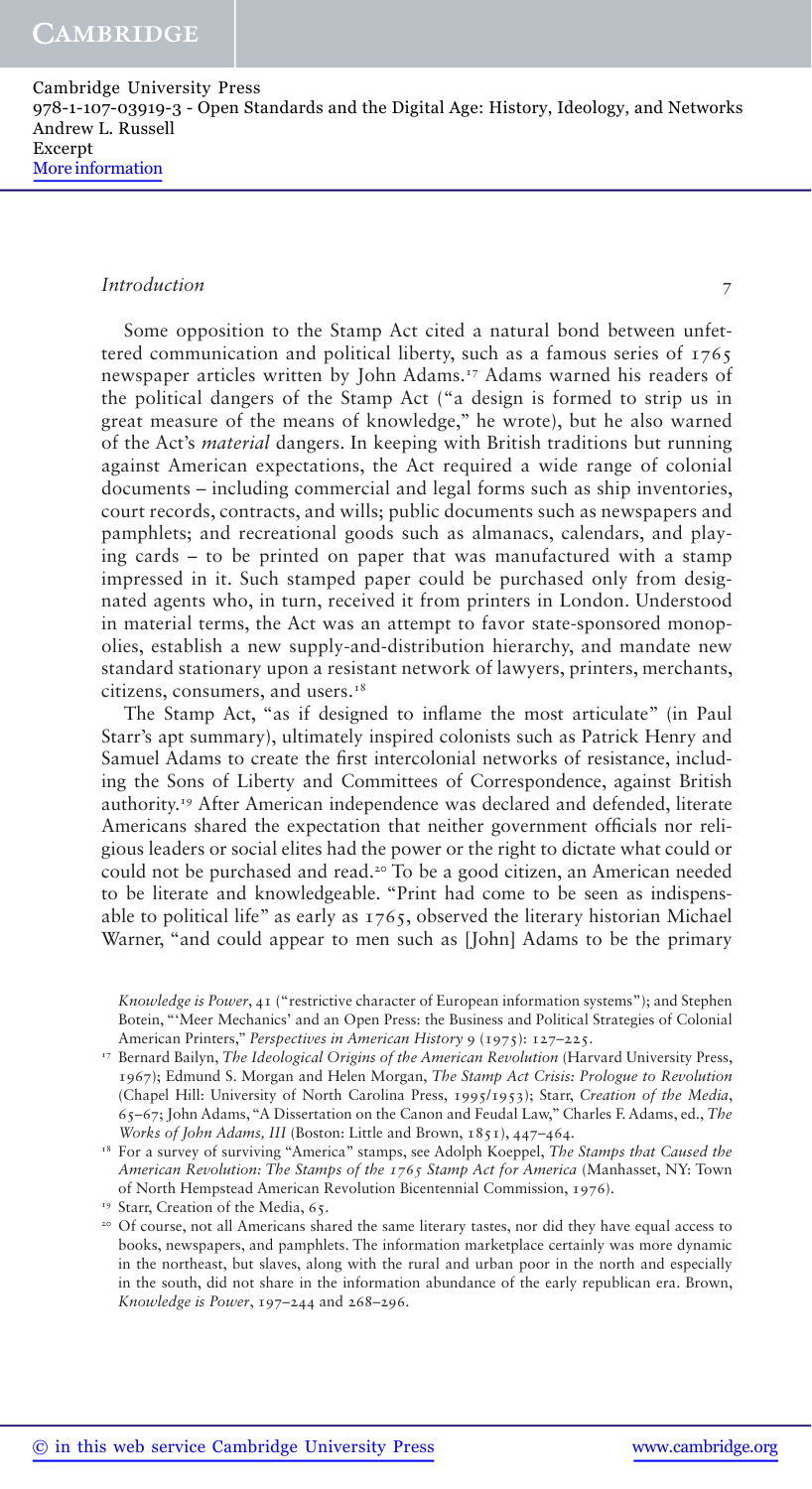agent of world emancipation."<sup>21</sup> But most printers were not concerned with world emancipation; they were a pragmatic group who were more interested in their personal economic circumstances. They wanted to sell more newspapers and books. As a result, the republican print ideology depended on – and was a construction of – a commercial vision of an open print marketplace. In historian Marcus McCorison's summary, the "traditional aim of the newspaperman was to profess political, economic, and social subservience to no faction and to keep his press freely open." 22 The historian Richard Brown notes that these commercial values of printers meshed well with American expectations of free speech and open communication: "Free speech was not always and everywhere honored, especially in the slave states, but free speech and open access to America's information system was the normal expectation."<sup>23</sup>

American politicians began to use the discourse of openness conspicuously at the turn of the twentieth century, in the context of American foreign policy in China. The "Open Door" policy took shape through a series of notes that U.S. Secretary of State John Hay sent to imperial administrations in Britain, France, Germany, Italy, Japan, and Russia. Hay was concerned that imperial competition over Chinese ports might disrupt opportunities for American commercial interests. To prevent China from being carved into imperial spheres of influence, Hay advanced an informal policy that would, in principle, respect Chinese territorial and administrative integrity.

Historians interpret the Open Door as an expression of the expansionist urges of the American economic system that was built on an implicit critique of European-style imperialism. It was, in one summary, an effort on the part of American diplomats and industrialists to make "the best use of mutual distrust inherent in the European principle." Open Door ideology called for a system of international relations that favored fair trade, peaceful cultural expansion, minimal government intrusion, and the avoidance of political and especially military entanglements. Although the new American principles ostensibly called for moralistic nonintervention in foreign affairs, historians such as William Appleman Williams have argued that the Open Door in practice marked the emergence of a new style of intervention where economic imperialism replaced the older practices of territorial colonialism, thus allowing Americans to "win the victories without the wars." Open Door ideology, in Williams's influential reading, became "the keystone of twentieth-century American diplomacy."By insisting on a "world open to American ideas and influence," Open Door ideology created the conditions where Americans could pursue "informal empire"

<sup>&</sup>lt;sup>21</sup> Michael Warner, *The Letters of the Republic: Publication and the Public Sphere in Eighteenth-*Century America (Boston: Harvard University Press, 1990), 32. See also Brown, *Knowledge is Power*, 287; and Brown, *The Strength of a People*, 49–118.<br><sup>22</sup> Marcus A. McCorison, "Forward," Bernard Bailyn and John B. Hench, eds., *The Press & the* 

*American Revolution* (Boston: Northeastern University Press, 1981), 2.<br><sup>23</sup> Brown, "Early American Origins of the Information Age," 52.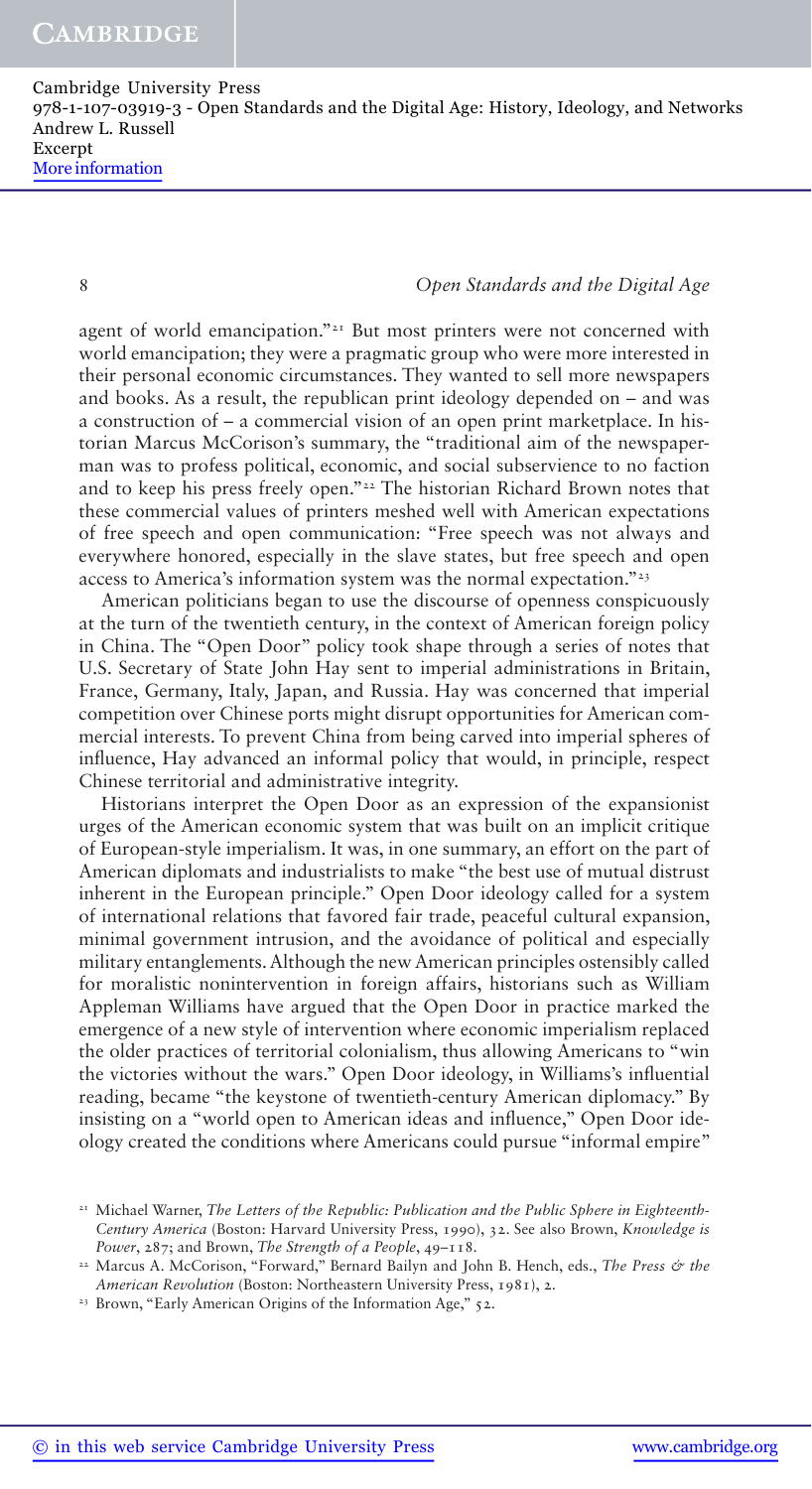in the Pacific while proclaiming the high-minded and progressive principles of national self-determination and international peace. 24

In the middle decades of the twentieth century, prominent philosophers, scientists, and theorists in the United States and Europe embraced "open" metaphors in their work. Unlike the Open Door policy's explicit confrontation with international diplomacy in the early twentieth century, the mid-century experts who wrote about open societies, open economies, and open systems retreated from geopolitical realities and instead applied the discourses of openness to their theoretical, structural, and systematic investigations.

For example, the philosophers Henri Bergson and Karl Popper posed stark dichotomies between social customs that they called "open" and "closed." Bergson drew a distinction in *The Two Sources of Morality and Religion* (1932) between "closed morality" and "open morality," where the former concept described an exclusionary and static society that promoted social cohesion and carried a deep preoccupation with strict internal obedience and war against all enemies. "Open morality," on the other hand, had a higher regard for creativity and progress; it was, according to Bergson, inclusive, universal, and peaceful. Popper's more famous 1945 book, *The Open Society and Its Enemies*, sketched an equally stark contrast. Popper argued that knowledge is provisional and fallible – not absolute – and therefore societies must accept new and diverse points of view. "Open societies" thus required moral foundations of humanitarianism, equality, and political freedom. One common thread between Bergson and Popper was their clear identification of openness with a wide array of progressive, peaceful, and inclusive values. Together they built a philosophical case that led to an inevitable (if understated) conclusion: open morality and open societies were superior alternatives to fascist and communist oppression.<sup>25</sup>

Experts in economics, sociology, and mathematics also adopted open metaphors in the 1930s and 1940s and, even more than the philosophers, took refuge from political and military conflict in the specialized language of their own disciplines. In 1939, the British Keynesian economist George Shackle published an article titled "The Multiplier in Closed and Open Systems," a commentary

<sup>&</sup>lt;sup>24</sup> Ninkovich, "Ideology, the Open Door, and Foreign Policy"; Yoneyuki Sugita, "The Rise of an American Principle in China: A Reinterpretation of the First Open Door Notes Toward China," in Richard Jensen, Jon Davidann and Yoneyuki Sugita, eds. *Trans-Pacific Relations: America*, *Europe, and Asia in the Twentieth Century* (Westport, Connecticut: Praeger Press, 2003), 3-20; William Appleman Williams , "Open Door Interpretation," in *Encyclopedia of American Foreign Policy: Volume 2, Alexander Deconde, ed. (New York: Charles Scribner's Sons, 1978), 703-710;* William Appleman Williams, *The Tragedy of American Diplomacy*, (New York: WW Norton & Company , 1972[1959]), 45–57 ; Jerry Israel , *Progressivism and the Open Door: America*  and China, 1905–1921 (Pittsburgh: University of Pittsburgh Press, 1971); Andrew J. Bacevich, *American Empire: The Realities and Consequences of U.S. Diplomacy (Cambridge: Harvard* University Press, 2002).<br><sup>25</sup> Henri Bergson, *The Two Sources of Morality and Religion* (New York: Doubleday Anchor, 1935

<sup>[1932]);</sup> Karl Popper, *The Open Society and its Enemies* (London: Routledge, 1945).